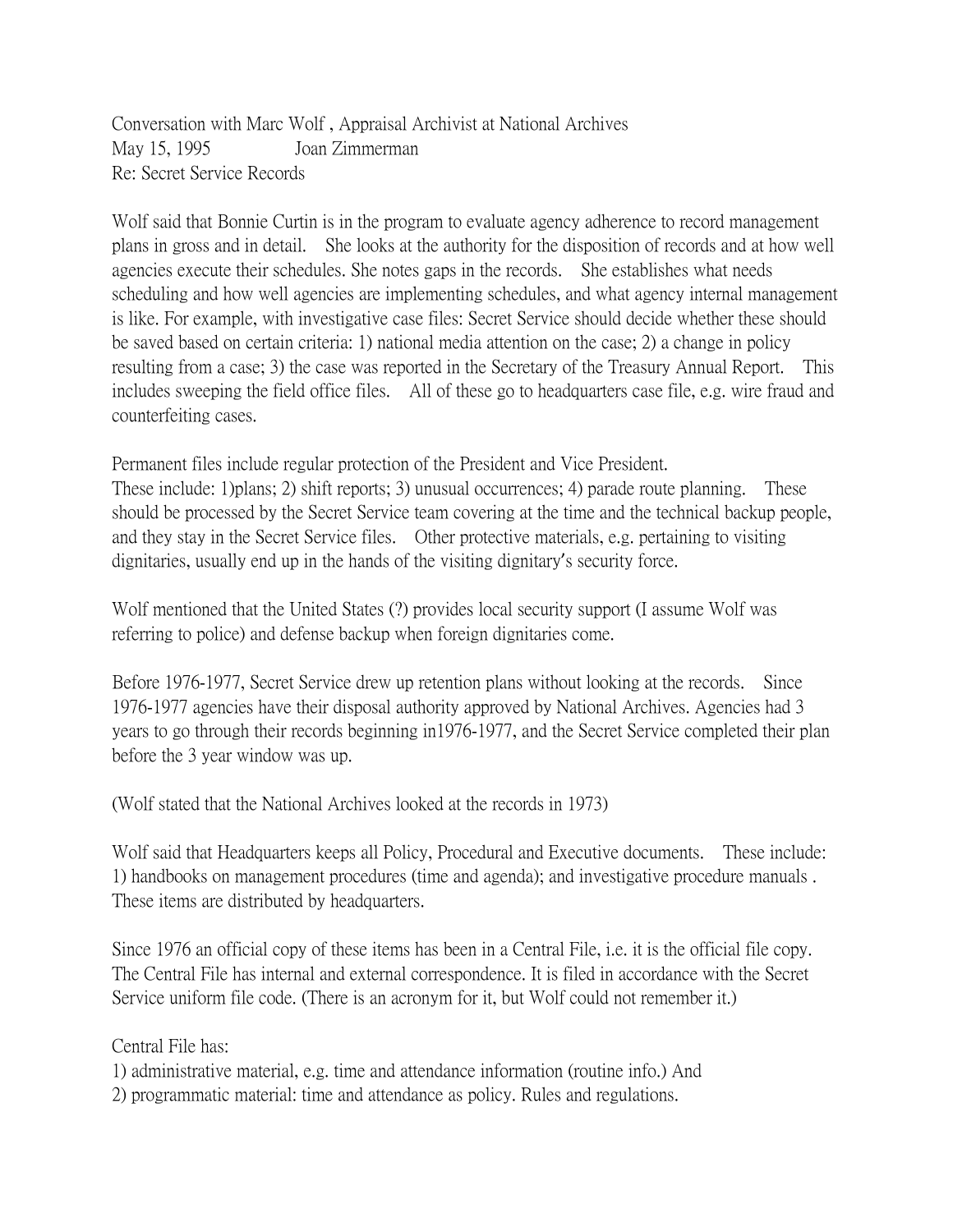Disposal of these items is done after 30 years. Some are transferred to the National Archives.

Items pertaining to the protection of the President and Vice President are cut off (?) at the end of the administration. Since 1976, these protective records have been held in the Central File for 8 years, then sent to the presidential library. This pattern should be the same for the Lyndon Johnson materials.

Talk to John Machado. Machado had to come in and clean up a mess. He has been at the Secret Service for 8 or 10 years. He came from the National Archives where he was in records management. Since then he seems to have picked up the "cop culture" of the Secret Service. That mind set focuses on pursuing the chain of custody or categorizing by case files.

Wolf looked in his copy of Guide to Records of the National Archives. Secret Service is Record Group 87. There is a gap from RG 84 to RG 89: the Secret Service is not included.

Related to SS records: Since Nixon , the Secret Service has saved the "who is cleared" records. These track guests at the White House electronically.

Wolf said we will notice Case files slipping through the cracks: either misfiled or lost.

The archivist/historian at the Secret Service is Mike Sampson. He has a lot of material including textual and audiovisual material. He has other items of interest, e.g. photographs of security around FDR.

There is a complete register of the Secret Service White House Uniform Detail. This group guards property. Their records are in bound ledgers going back to 1921 through Truman. This includes the register on the attack on Truman by Puerto Ricans in which a Secret Service agent was killed. These records are locked in safes in the L Street building. (White House Uniform Detail). The Management and Operations division is at 1310 L Street.

Mike Sampson is at 18th & G. He has files marked "sealed secure files-hold for Secret Service historian." Wolf continued to describe what Sampson has, e.g. personal weapons owned by the Secret Service agent killed by the Puerto Ricans.

The uniformed guards protect property; this is different from the mission of protecting the President and Vice President..

The Secret Service has training tapes (I think Wolf meant training films).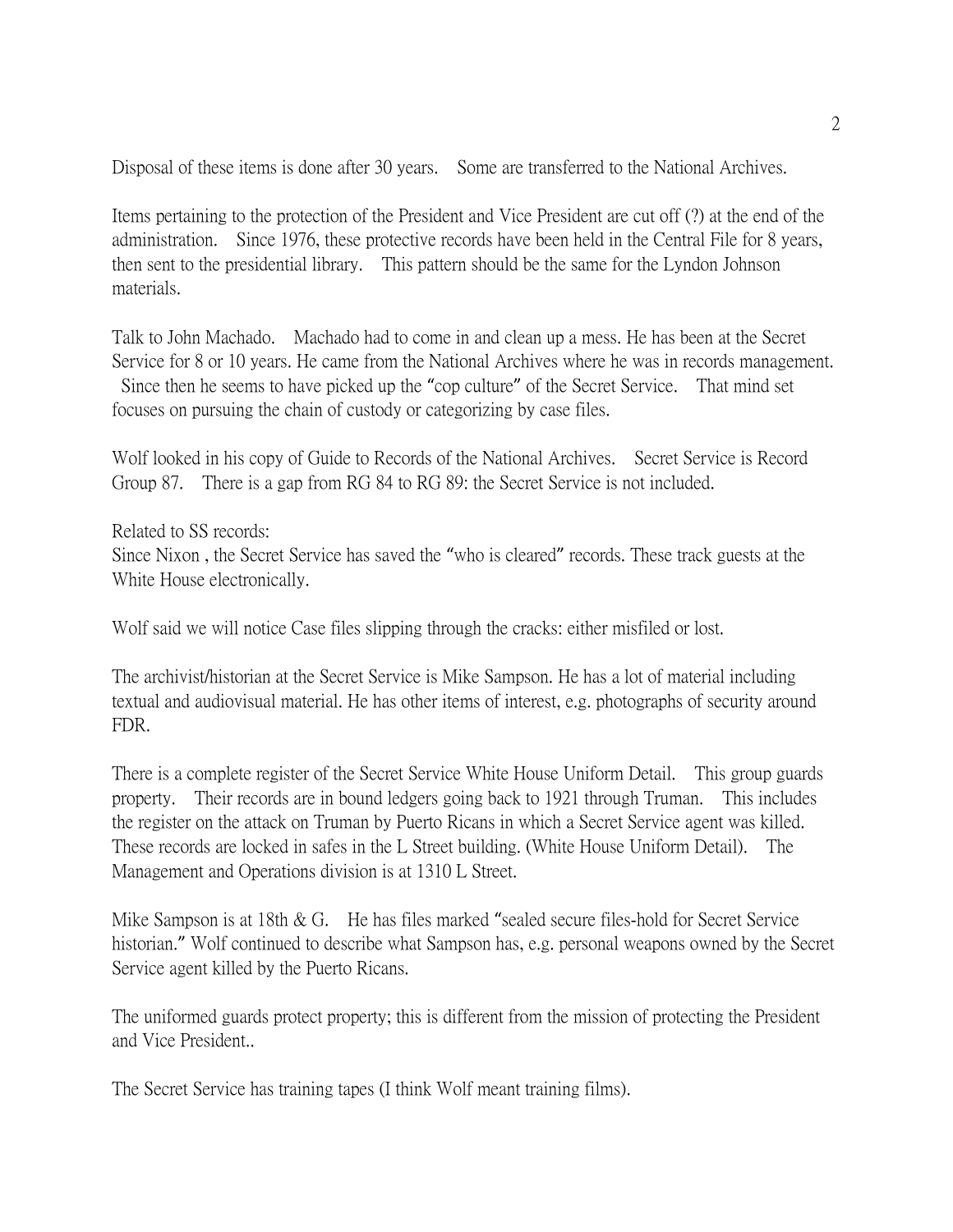Bonnie Curtin has written a draft of her report on the Secret Service and it is being circulated for comment and editorial changes. After Marc Wolf has commented on it, the report will be shown to the Secret Service so they can comment on factual errors. The report does not become a formal national archives publication until the Archivist of the United States accepts it. (JZ note: perhaps we should ask for this sooner rather than later given the impending change in personnel at Archives)

Marc Wolf has worked on other evaluations, e.g. the DOJ. He said agencies rarely make comments on the drafts. There was a report done on the records of the Attorney General. The Archives got back one name change and the name of one more person in a meeting but that was the only comment from the DOJ. The Archives had said that the DOJ lacked a finding aid for Griffen Bell; DOJ sent back a notice saying they do in fact have this aid.

## On the courts:

Wolf said that the District Courts were making tapes on the appellate level.(?) (JZ: I think Wolf meant specific cases from district courts that were particularly interesting and that were appealed) National Archives said these had to be scheduled. The Courts said no; these are records for the judge. National Archives wanted them scheduled (40,000 tapes per year). National Archives does not want them, but N.A. wants them scheduled.

We could request an advance copy of Bonnie Curtin's report on the Secret Service from the Archivist. Agency (SS) may want to check for factual errors before it goes out.

We will find case files. This type of organization reflects the "cop mind," the case-organization method.

Sampson is responsible for records over 30 years old: permanent Secret Service records come to the National Archives. Center Point is a staging area. Materials in a staging area did not go through a processing point. SS may not have applied select v. disposable categories. These records are therefore in a state of being unscheduled.

Secret Service can dispose of ( i.e. transfer or destroy) materials if they applied the appropriate criteria.

Example of material the SS would destroy: intelligence analyses performed by contractors, usually psychiatric matters pertaining to hostage situations. Local experts help SS with these types of cases and these records are not scheduled. The doctors who help are worried about public disclosure of their association with police. Wolf questions the value of these records-not worth keeping.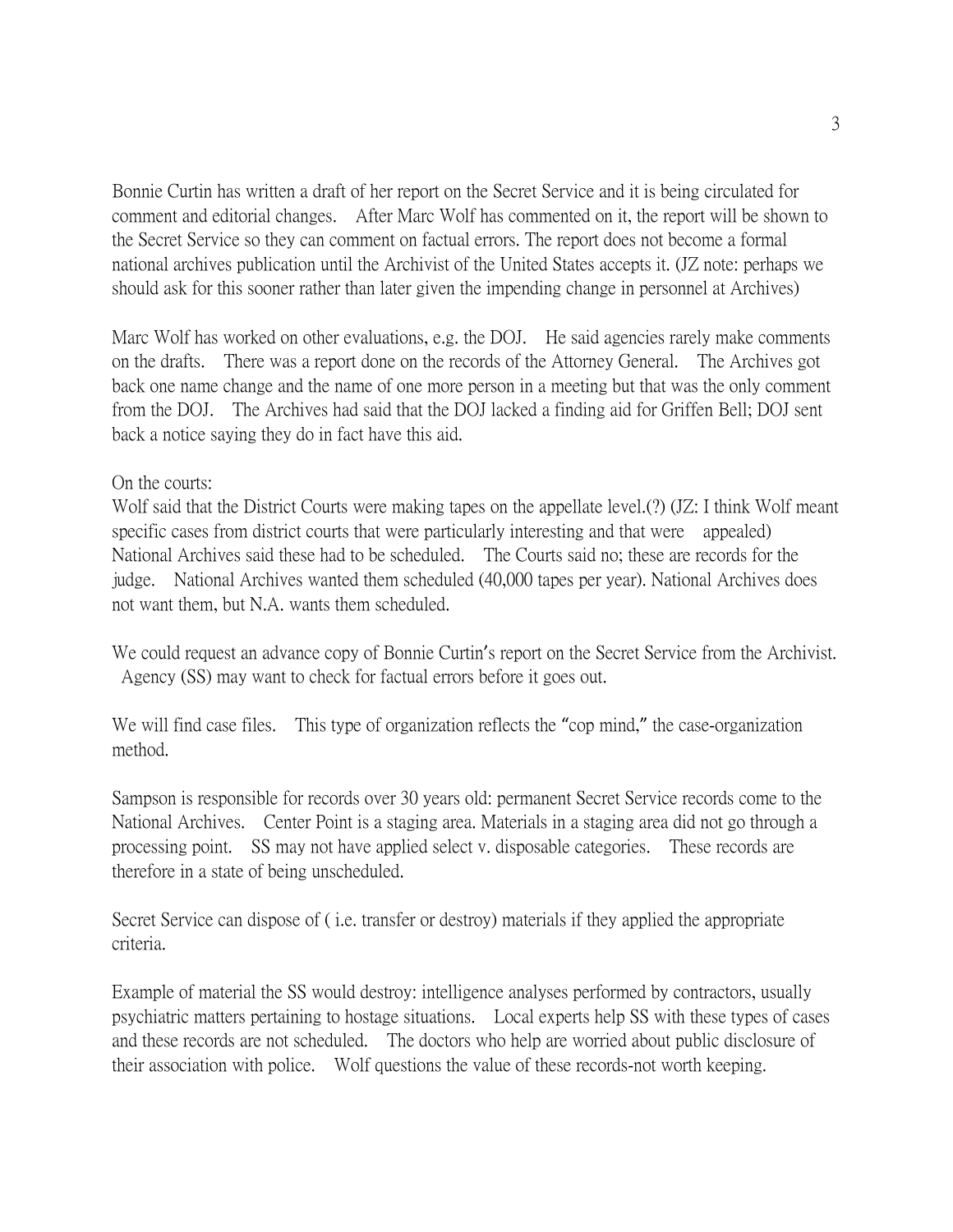Wolf took responsibility for the SS last Fall. He used to have Housing and Urban Development. Wolf also has DOJ and Courts and US Mint. He was helping Richard Marcus who has 2 other evaluations to do for the Archives.

Wolf has not been to Suitland. That material is scheduled; Wolf looks at unscheduled materials. Before the Record Center at Suitland was built in 1968 there was a "pre"holding area in Franconia which started to hold documents in 1950. Those records were transferred to Suitland.

Secret Service has kept its 135 forms for records it has destroyed. Most of the destroyed records were case files.

SS used to investigate every fraudulently cashed federal check. The US Attorney now says we decline to process a case unless it involves a certain amount of money.

Also, Wolf talked about the mall passer case. It was an example of a criminal investigation meriting permanent retention. It involved credit card fraud from the Midwest through Appalachia. SS found that this criminal also was raping and killing women. It was broad in scope and received media attention in the early 1980s. Unlike this one, the bulk of the criminal files were routine, mostly wire fraud.

Threats to the President are in Protective files not criminal files.

It depends on how the threat is made. A letter sparks an alert to people protecting the President. Threatening letters go to forensics to check fingerprints. SS is tied into nationwide fingerprint sharing system. The Intelligence Division alerts the protective team. They keep names as long as 75 years. Threats are cases kept open as long as they are "hot operational." SS distinguishes between threat and suspicion. Phone threats seem to be open as long as the SS has not been able to identify the source. SS pays attention to threats and keeps them up to 75 years. Casual menacing remarks in a bar are kept 8 years.

Trip files. Central Office materials are at Center Point. These are administered and processed by Management and Operations. Case materials are at Center Point. Parts of Central Office files are destroyed. This destruction depends on the filing codes: administrative matters are more likely to be disposed of while program materials are more likely to be kept.

Before 1963: attn on Truman.

After 1963 procedures changed. The SS became paranoid and is still quite sensitive about JFK. Memos on changes are in Case file. SS revised regulations and procedures A little history on Information Management: from 1945 to 1970s: laissez faire: records were casually kept. Then big change with American Friends Service case (v. Webster).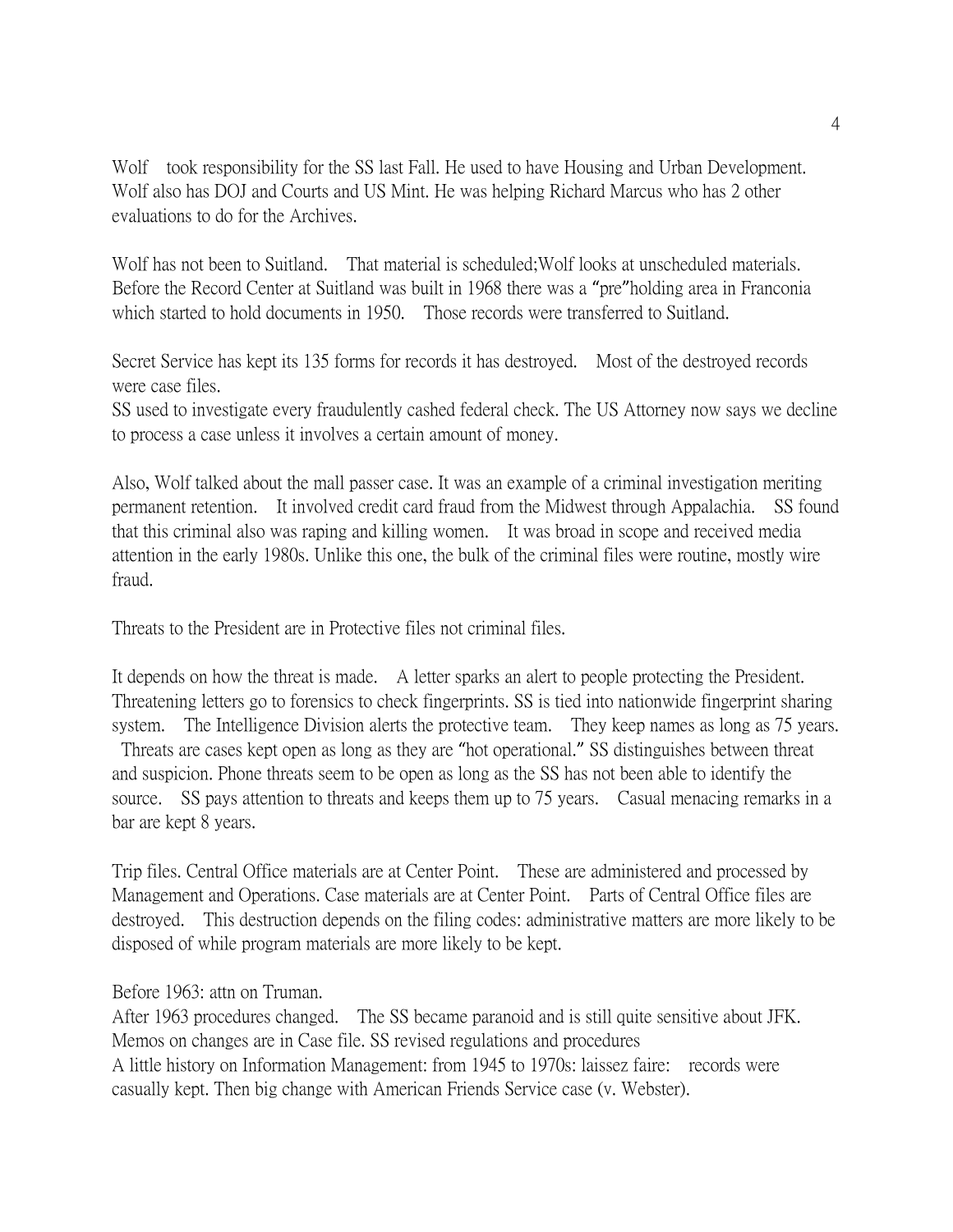Before 1963 at the Secret Service: regular course of business. Then post 1963 memos of meetings. If main ones are missing then suspect that they have been destroyed. SS may not have documented its meetings. Wolf noticed in his examination of State Department logs that memos on telephone conversations declined from 1950-1959, fewer records kept or written down in the first place. This trend continues.

Mike Sampson: gets 2 or 3 calls a week from people who say they have something for SS historical collection.

Rowley? Personal file? He may have taken some of them with him. Family might know. He did not have the tenure that Hoover did.. If Rowley memos are at Center Point there is no way to tell. In early 1960s the 135 forms were sketchy;would need to look through each file folder. For example, a 135 form from 1963 might say political staff chronological files and give dates or Personnel Subject File (A-Z) or they might be in numbered case files.

Missing files that are listed in 135 but are not physically there could have been misfiled when returned to the box. Or the Agency could have retired the file. The date of the file might change if something in it was relevant to another case. Then it would be reopened and given a new date.

On John Connally's request to have SS files on the assassination brought to him. SS does not keep reference track of each file but records the whole accession if it is under the category of permanent withdrawal. Wolf said if a file out of a box were missing, he would not be surprised if there was no record of it. (Incoherent note here: listing of accession in past inventory, withdrawn by agency, no record of retirement. If folder missing out of box, no record of it. This would not surprise Wolf.) If it is part of permanent file, there may be closer accounting of it.

Machado won't do a page by page search at Center Point so don't expect him to.

Mike Sampson: has oral histories. Find out what is in Sampson's holdings. Reference holdings: pick from folder, title, do not make sweeping general requests. Same for Center Point. Machado: records and holdings details: must provide this to Machado to open the process and start.

SS is very sensitive about sources and methods. There is a 30 year delay in release 1)privacy=names of individuals on shift reports 2)permanent record comes to National Archives (except current methods), aside from well known SS techniques is declassified by National Archives.

Wolf's observation: protective envelope failed in 1963 so protective methods used at that time were not successful. Should they deserve nondisclosure? Does no loss over the past 30 years argue that we